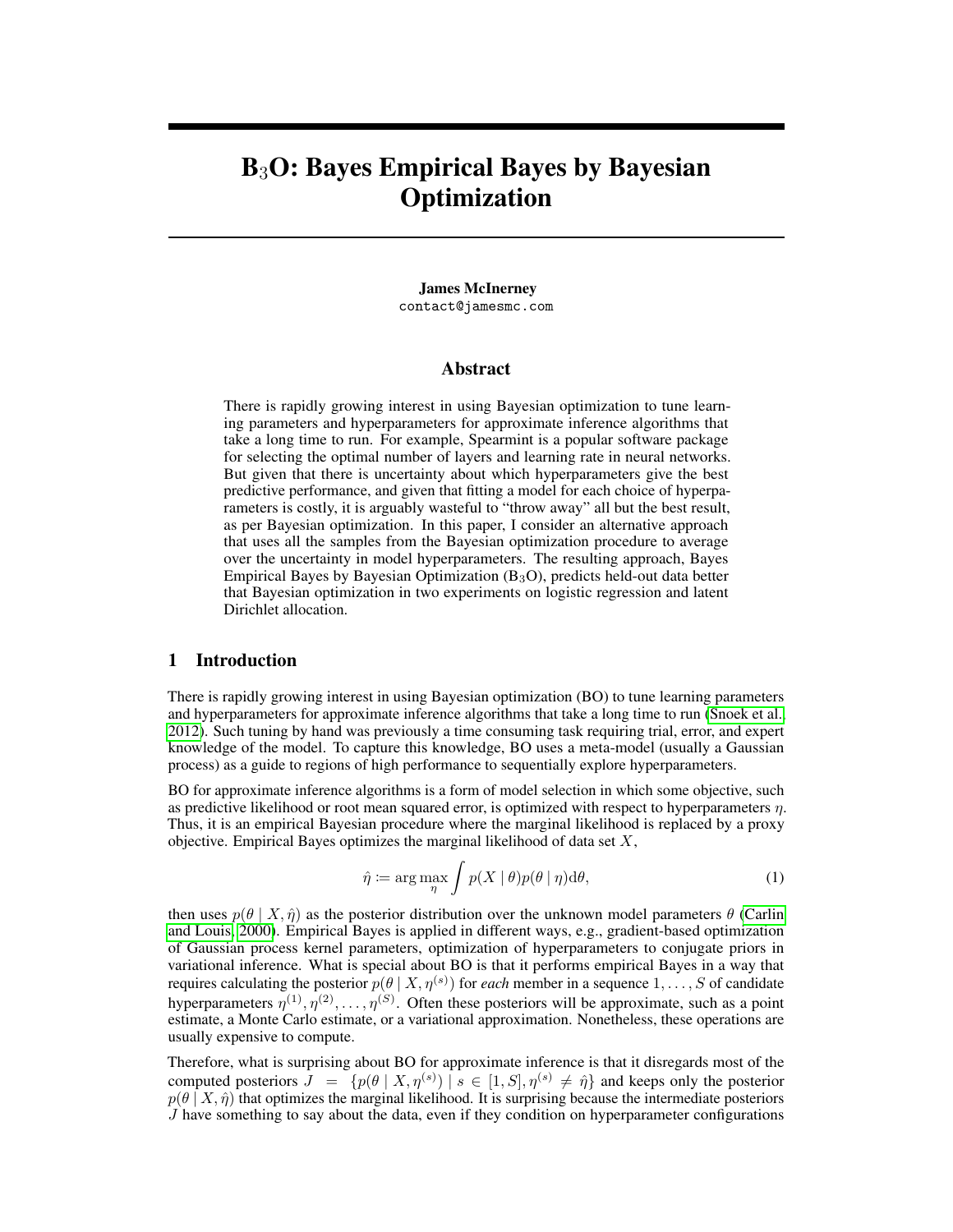that do not maximize the marginal likelihood. In other words, when we harbour uncertainty about  $\eta$ , should we be more Bayesian? Yes, especially if one believes there is a danger of overfitting  $\eta$  on the validation set, which is the case as the dimensionality of the hyperparameters grows.

Bayes empirical Bayes [\(Carlin and Louis, 2000\)](#page-4-1) extends the empirical Bayes paradigm by introducing a family of hyperpriors  $p(\eta | \lambda)$  indexed by  $\lambda$  and calculates the posterior over the model parameters by integrating,

<span id="page-1-0"></span>
$$
p(\theta \mid X, \lambda) = \int p(\theta \mid X, \eta) p(\eta \mid \lambda) d\eta.
$$
 (2)

This leads naturally to what one might call *type II* empirical Bayes where where the nuisance hyper-hyper-parameter  $\lambda$  is maximized out,

$$
\hat{\lambda} := \arg \max_{\lambda} \int \int p(X \mid \theta) p(\theta \mid \eta) p(\eta \mid \lambda) d\theta d\eta,
$$
\n(3)

and  $p(\theta | X, \hat{\lambda})$  is used as the posterior. Comparing Eq. [3](#page-1-0) to Eq. [1](#page-0-0) highlights that type II empirical Bayes adds an extra layer of marginalization that can be exploited with set  $J$  at hand. Note the distinction between marginalizing the hyperparameters to the model vs. hyperparameters to the GP. Eq. [3](#page-1-0) describes the former; the latter is already a staple of BO [\(Osborne, 2010\)](#page-4-2).

In this paper, I present *Bayes empirical Bayes for Bayesian optimization* (or *B*3*O*), an extension to BO that approximates Eq. [3](#page-1-0) and makes use of all the posteriors computed during standard Bayesian optimization in the following Monte Carlo approximations to give an approximate posterior,

$$
p(\theta \mid X, \hat{\lambda}) \approx \sum_{s=1}^{S} \bar{w}_{\hat{\lambda}}^{(s)} p(\theta \mid X, \eta^{(s)}), \text{ where } \eta^{(s)} \sim A_s(\cdot)
$$
 (4)

<span id="page-1-2"></span><span id="page-1-1"></span>
$$
\hat{\lambda} \approx \arg \max_{\lambda} \sum_{s=1}^{S} \bar{w}_{\lambda}^{(s)} \int p(X \mid \theta) p(\theta \mid \eta^{(s)}) \mathrm{d}\theta, \text{ where } \eta^{(s)} \sim A_s(\cdot) \tag{5}
$$

for the set of importance weights  $W = \{ \overline{w}_{\lambda}^{(s)} \}$  $\left\{ \mathbf{x}^{(s)} \mid s \in [1, S] \right\}$  that correct for the optimization procedure  $A_s(\eta^{(s)})$  used to select candidate  $\eta^{(s)}$  while accounting for the prior  $p(\eta^{(s)} | \lambda)$ . In the sequel, I expand on the definition of  $\bar{w}^{(s)}$ , present the B<sub>3</sub>O algorithm, test it on some concrete models, and briefly discuss related work.

# 2 Bayes Empirical Bayes by Bayesian Optimization  $(B_3O)$

The approximation in Eq. [4](#page-1-1) sums over the uncertainty of hyperparameter selection for learning from a dataset X. This sum expresses the posterior  $p(\theta | X, \hat{\lambda})$  in terms of a weighted sum over every posterior candidate  $p(\theta | X, \eta^{(s)})$  calculated during BO. The weights play the role of correcting for the bias introduced by the candidate selection procedure  $A_s(\eta^{(s)})$  and account for the prior over hyperparameters,  $\bar{w}_{\lambda}^{(s)} \propto \frac{p(\eta^{(s)} \mid \lambda)}{A_s(\eta^{(s)})}$  $\frac{\partial(\eta^{(s)}\mid\lambda)}{\partial(s(\eta^{(s)})}$  such that  $\sum_s \bar{w}_{\lambda}^{(s)} = 1$  (normalized to reduce the variance of the overall estimate [\(Owen, 2014\)](#page-4-3)). Both distributions are given next.

Acquisition Probability There are many choices of acquisition function in BO, such as the expected probability of improvement, probability of improvement, and upper confidence bound [\(Brochu](#page-4-4) [et al., 2010\)](#page-4-4). These are all deterministic policies meaning that they do not share the same non-zero support as the target distribution  $p(\eta | \lambda)$ , making them unsuitable for the importance sampling reweighting in Eq. [5](#page-1-2) for  $B_3O$ .

Thompson sampling is a stochastic policy consisting of two steps: (1) sample  $f^{(s)} \sim \mathcal{N}(y|m^{(s)},\Sigma^{(s)}),$ and, (2) choose  $\eta^{(s)} = \arg \min_{\eta} f^{(s)}(\eta)$ , where  $(m^{(s)}, \Sigma^{(s)})$  is the posterior mean and covariance of the meta-model. This procedure has been shown to be competitive with other acquisition functions for a range of problems [\(Chapelle and Li, 2011\)](#page-4-5). It balances exploration with exploitation because regions with small posterior means and regions with high variance are both more likely to appear as the minimum point in the sampled function  $y^{(s)}$ . For these reasons, Thompson sampling is the assumed acquisition method for the rest of the paper.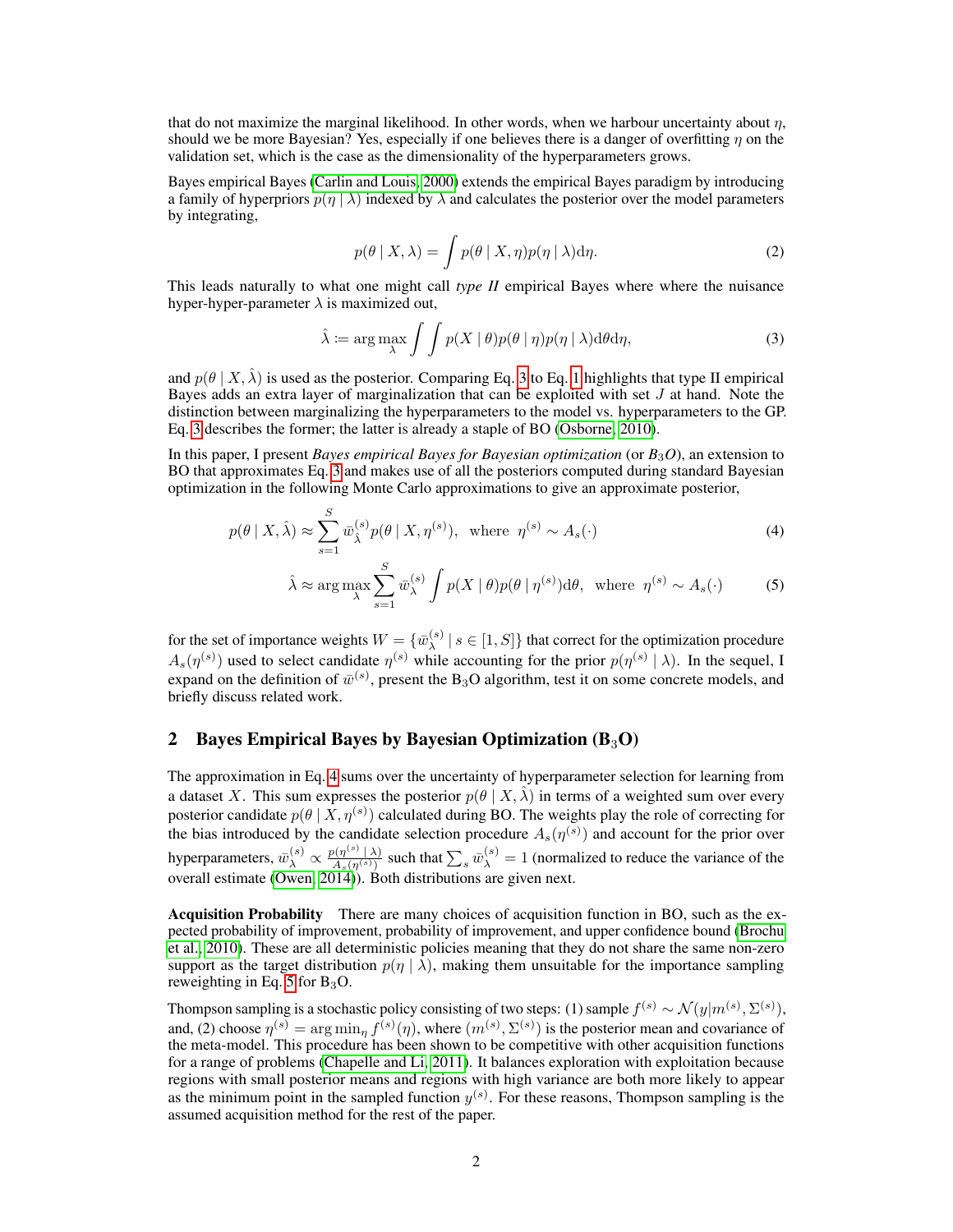| Table 1: Logistic Regression, MNIST dataset                              |                        |                      |  |
|--------------------------------------------------------------------------|------------------------|----------------------|--|
| Method                                                                   | Log Lik (per image)    | Accuracy (per image) |  |
| Bayes empirical Bayes by Bayesian opt. $(B_3O)$<br>Bayesian optimization | $-0.3804$<br>$-0.3839$ | $8.81\%$<br>$8.94\%$ |  |

| Table 2: LDA, 20 Newsgroups dataset                                                                                                                                                                                                                                                                         |  |  |
|-------------------------------------------------------------------------------------------------------------------------------------------------------------------------------------------------------------------------------------------------------------------------------------------------------------|--|--|
| $\mathbf{m}$ , $\mathbf{m}$ , $\mathbf{m}$ , $\mathbf{m}$ , $\mathbf{m}$ , $\mathbf{m}$ , $\mathbf{m}$ , $\mathbf{m}$ , $\mathbf{m}$ , $\mathbf{m}$ , $\mathbf{m}$ , $\mathbf{m}$ , $\mathbf{m}$ , $\mathbf{m}$ , $\mathbf{m}$ , $\mathbf{m}$ , $\mathbf{m}$ , $\mathbf{m}$ , $\mathbf{m}$ , $\mathbf{m}$ , |  |  |

| Method                                          |         | Total Log Lik Log Lik (per word) |
|-------------------------------------------------|---------|----------------------------------|
| Bayes empirical Bayes by Bayesian opt. $(B_3O)$ | -396747 | $-6.39$                          |
| Bayesian optimization                           | -474772 | $-7.65$                          |

After discretizing the input space to D possible candidates, the hyperparameter selection probability for Thompson sampling is,

<span id="page-2-0"></span>
$$
A(\eta_i) = \mathbb{E}_{\mathcal{N}(f(\eta_{1:D}) \mid m, \Sigma)} \left[ \prod_{j \neq i}^{D} \mathbb{I}[f(\eta_i) < f(\eta_j)] \right],\tag{6}
$$

where I have suppressed the (s) index to simplify notation, and  $\mathbb{I}[b]$  is the Iverson bracket evaluating to 1 when  $b$  is true and 0 otherwise. The Monte Carlo estimator of Eq. [6](#page-2-0) has high variance so I discuss an approximation in Appendix B that assumes independence of the dimensions of  $f$ .

**Hyperparameter Prior** The other component for the weights in Eq. [4](#page-1-1) is the prior over the hyperparameters  $p(\eta | \lambda)$ . In this work, I place a uniform mass over a subset  $J' \subset J$  of the posteriors, where  $|J'| = \frac{1}{10} |J|$ . Therefore, after discretizating the input space,  $p(\eta_i | \lambda) = \frac{\mathbb{I}[\lambda_i = 1]}{|J'|}$ , where  $\lambda$  is a binary vector of length |J| and  $\sum_i \lambda_i = \frac{1}{10} |J|$ . B<sub>3</sub>O maximizes Eq. [5](#page-1-2) with respect to  $\lambda$ .

In summary, the  $B_3O$  algorithm is given in Algorithm [1](#page-4-6) in Appendix A. The computational complexity of B3O is the same as for BO, which is dominated by the D posterior approximations and inverting the D-by-D matrix to calculate the GP posterior (an  $\mathcal{O}(D^3)$  operation).

# 3 Experiments

I apply B3O and BO to two approximate inference algorithms and two data sets. The first is maximum *a posteriori* logistic regression on the MNIST digit data set [\(LeCun et al., 1998\)](#page-4-7). The second is stochastic variational inference on latent Dirichlet allocation (SVI-LDA) applied to the

<span id="page-2-1"></span>

Figure 1: Performance in negative logarithm of the predictive likelihood for the validation data (left plot) and test data (right plot). Each iteration represents a different hyperparameter setting.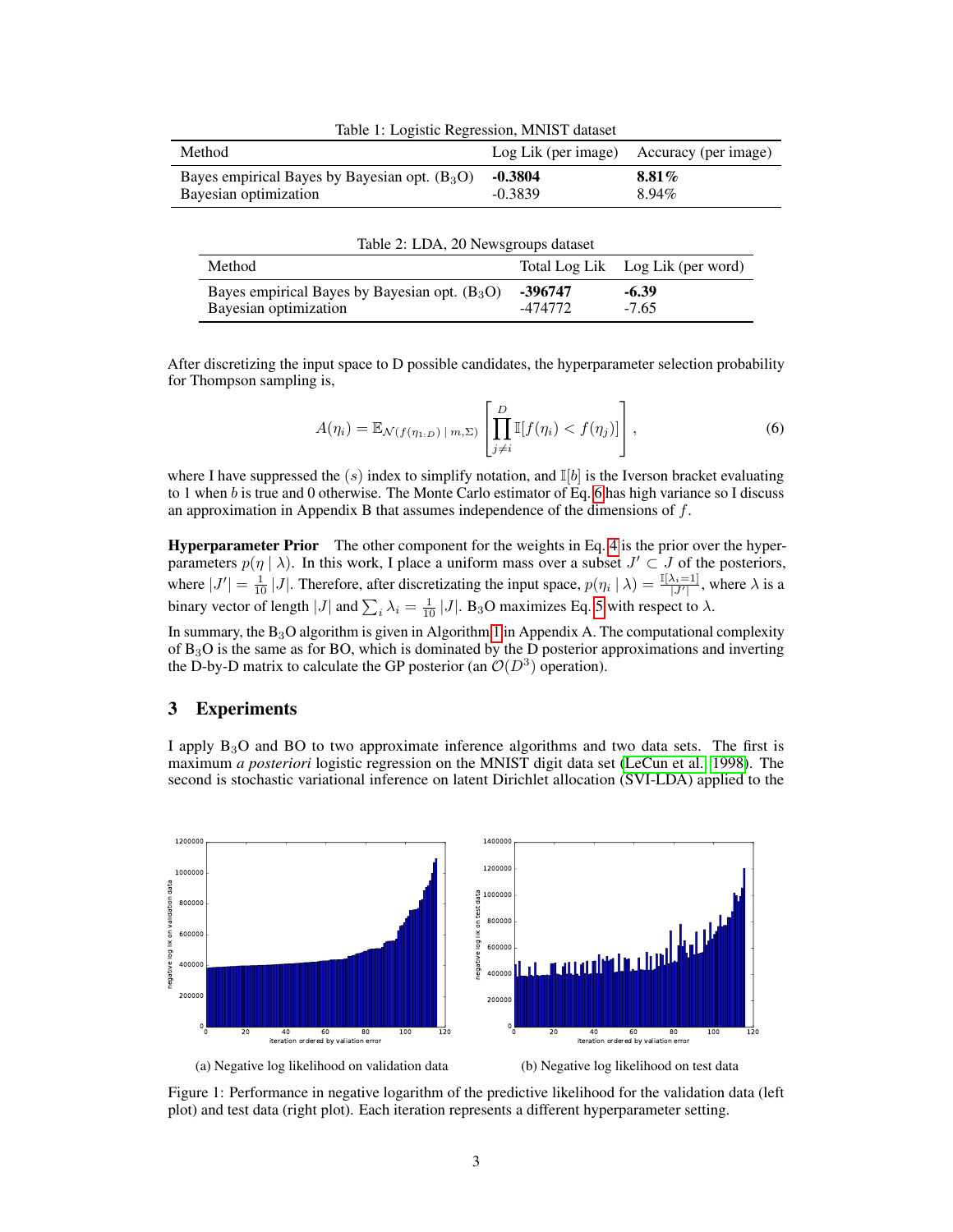20 Newsgroups data. In both cases, I find that  $B_3O$  outperforms BO on predictive likelihood and accuracy. The performance improvement is larger in SVI-LDA, which has 4 hyperparameters to optimize, supporting the hypothesis stated in Section [1](#page-0-1) that BO is vulnerable to overfitting on the validation data and that  $B_3O$  protects against this via approximate marginalization.

Throughout, I randomly split the data into into training, validation, and test sets. BO and  $B_3O$ evaluate performance on the validation set (after training on the training set) to determine the best hyperparameters. The test data is only used at the very end to report overall performance.

#### 3.1 Logistic Regression

I apply logistic regression to the MNIST digit data set, comprising 70k images of handwritten digits 0-9, with supervision labels. The data set was binarized and split into 50k training, 10k validation, and 10k test images. The approximate inference algorithm used was the maximum *a posteriori* estimate of the coefficients  $\theta$  in Eq. [5](#page-1-2) as a delta function  $p(\theta|X,\eta) \approx \delta_{X,\eta}(\hat{\theta})$  found through gradient ascent. This requires the selection of two hyperparameters: the strength of the prior, expressed on the scale  $[0.0001, 1]$  as the relative proportion of the prior w.r.t. the data, and the constant learning rate, expressed on the  $log_e$  scale  $[-10, 0]$ . Table 1 compares the performance in log likelihood and accuracy on the test set for both approaches, showing that  $B_3O$  does slightly better than BO.

#### <span id="page-3-0"></span>3.2 Latent Dirichlet Allocation

Latent Dirichlet allocation (LDA) finds topic structure in a set of text documents expressed as K word distributions (one per topic) and D topic distributions (one per document). I apply stochastic variational inference to LDA [\(Hoffman et al., 2013\)](#page-4-8), a method that approximates the posterior over parameters  $p(\theta | X, \eta)$  in Eq. [5](#page-1-2) with variational distribution  $q(\theta | v, \eta)$ . The algorithm minimizes the KL divergence between q and p by adjusting the variational parameters v. SVI-LDA has several hyperparameters; four of them were varied during these experiments comprising three model-related hyperparameters and one learning rate hyperparameter. Full details of hyperparameters, document, and vocabulary selection are given in Appendix C.

Table 2 shows performance in log likelihood on the test data of the two approaches.  $B_3O$  performs significantly better than BO in this problem. To understand why, Figure [1](#page-2-1) examines the error (negative log liklihood) on both the validation and test data for all the hyperparameters selected during BO. In the test scenario, BO chooses the hyperparameters corresponding to the left-most bar in Figure [1b](#page-2-1) because those hyperparameters minimized error on the validation set. However, Figure [1b](#page-2-1) clearly shows that other hyperparameter settings outperform this selection. For finite validation data, there is no way of knowing how the optimal hyperparameter will behave on test data before seeing it, motivating an averaging approach like  $B_3O$ .

#### 4 Related Work

Empirical Bayes has a long history started by [Robbins](#page-4-9) [\(1955\)](#page-4-9) with a nonparametric approach, to parametric EB [\(Efron and Morris, 1972\)](#page-4-10) and modern applications of EB [\(Snoek et al., 2012;](#page-4-0) [Rasmussen and Williams, 2006\)](#page-4-11). Another use of the GP as a meta-model arises in Bayesian quadrature, which uses GPs to approximately marginalize over model parameters  $\theta$  [\(Osborne et al.,](#page-4-12) [2012\)](#page-4-12). However, quadrature is computationally infeasible for hyperparameter marginalization because  $p(X | \eta)$  is expensive to compute. Finally, B<sub>3</sub>O resembles ensemble methods, such as boosting and bagging, because it is a weighted sum over posteriors. Boosting trains models on data reweighted to emphasize errors from previous models [\(Freund et al., 1999\)](#page-4-13) while bagging takes an average of models trained on bootstrapped data [\(Breiman, 1996\)](#page-4-14).

## 5 Conclusions and Future Work

In this paper I introduced the  $B_3O$ , an extension to BO that approximately integrates over the unknown hyperparameters of arbitrary machine learning algorithms. I applied the method to two algorithms finding an improvement over BO. In future work, I will make comparisons on more algorithms and larger-scale data. I will also investigate new hyperpriors  $p(\eta | \lambda)$  and other acquisition functions.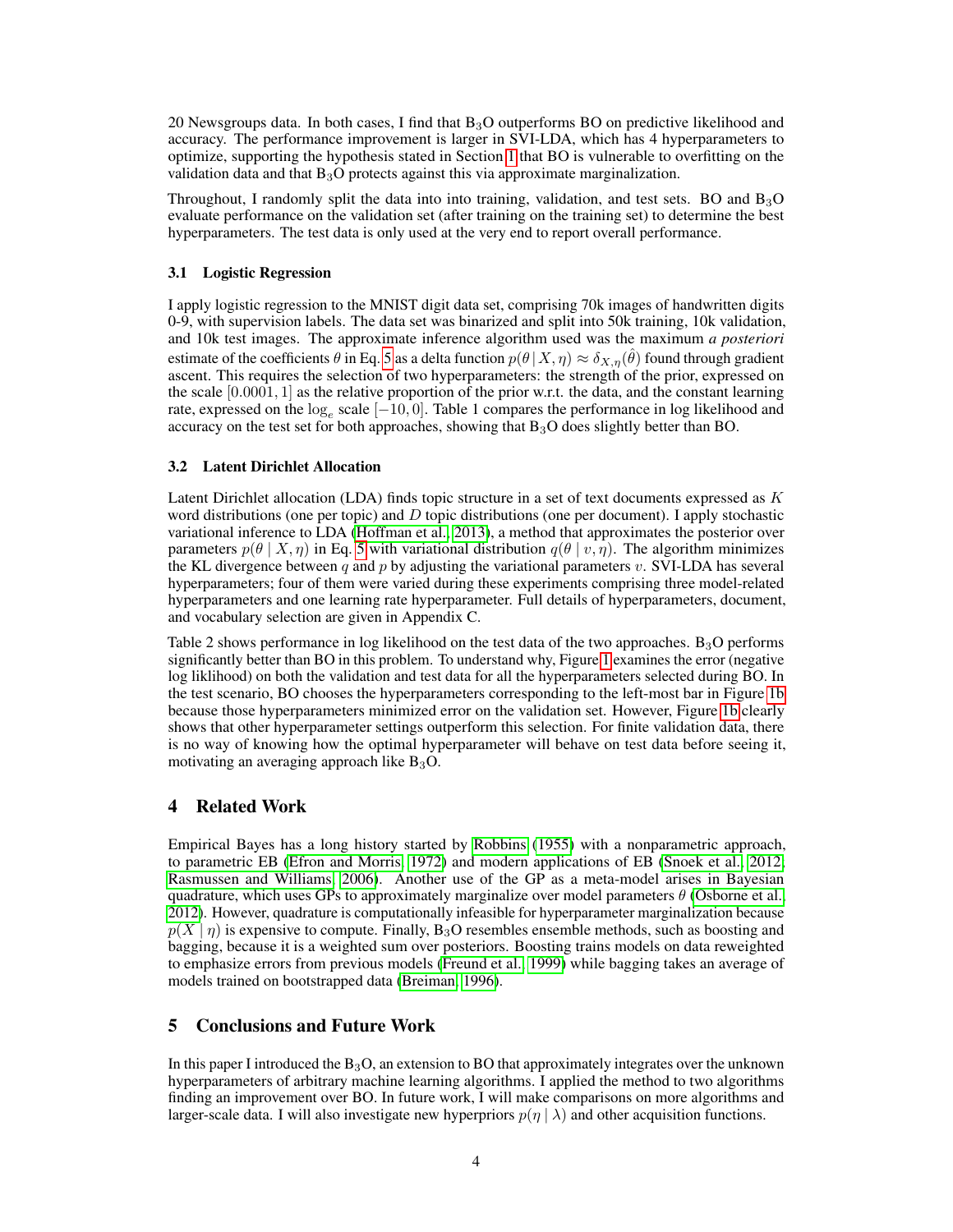#### References

<span id="page-4-14"></span>Breiman, L. (1996). Bagging predictors. *Machine learning*, 24(2):123–140.

- <span id="page-4-4"></span>Brochu, E., Cora, V. M., and De Freitas, N. (2010). A tutorial on Bayesian optimization of expensive cost functions, with application to active user modeling and hierarchical reinforcement learning. *arXiv preprint arXiv:1012.2599*.
- <span id="page-4-1"></span>Carlin, B. P. and Louis, T. A. (2000). Empirical Bayes: Past, present and future. *Journal of the American Statistical Association*, 95(452):1286–1289.
- <span id="page-4-5"></span>Chapelle, O. and Li, L. (2011). An empirical evaluation of Thompson sampling. In *Advances in Neural Information Processing Systems*, pages 2249–2257.
- <span id="page-4-10"></span>Efron, B. and Morris, C. (1972). Limiting the risk of Bayes and empirical Bayes estimators—Part II: The empirical Bayes case. *Journal of the American Statistical Association*, 67(337):130–139.
- <span id="page-4-13"></span>Freund, Y., Schapire, R., and Abe, N. (1999). A short introduction to boosting. *Journal-Japanese Society For Artificial Intelligence*, 14(771-780):1612.
- <span id="page-4-15"></span>Girolami, M. and Rogers, S. (2006). Variational Bayesian multinomial probit regression with Gaussian process priors. *Neural Computation*, 18(8):1790–1817.
- <span id="page-4-8"></span>Hoffman, M. D., Blei, D. M., Wang, C., and Paisley, J. W. (2013). Stochastic variational inference. *Journal of Machine Learning Research*, 14(1):1303–1347.
- <span id="page-4-7"></span>LeCun, Y., Cortes, C., and Burges, C. J. (1998). *The MNIST database of handwritten digits*.
- <span id="page-4-2"></span>Osborne, M. (2010). *Bayesian Gaussian Processes for Sequential Prediction, Optimisation and Quadrature*. PhD thesis, PhD thesis, University of Oxford.
- <span id="page-4-12"></span>Osborne, M., Garnett, R., Ghahramani, Z., Duvenaud, D. K., Roberts, S. J., and Rasmussen, C. E. (2012). Active Learning of Model Evidence Using Bayesian Quadrature. In Pereira, F., Burges, C. J. C., Bottou, L., and Weinberger, K. Q., editors, *Advances in Neural Information Processing Systems 25*, pages 46–54. Curran Associates, Inc.

<span id="page-4-3"></span>Owen, A. B. (2014). *Monte Carlo theory, methods and examples (book draft)*.

- <span id="page-4-11"></span>Rasmussen, C. E. and Williams, C. K. (2006). Gaussian processes for machine learning. *the MIT Press*, 2(3):4.
- <span id="page-4-9"></span>Robbins, H. (1955). The empirical Bayes approach to statistical decision problems. In *Herbert Robbins Selected Papers*, pages 49–68. Springer.
- <span id="page-4-0"></span>Snoek, J., Larochelle, H., and Adams, R. P. (2012). Practical bayesian optimization of machine learning algorithms. In *Advances in neural information processing systems*, pages 2951–2959.

## A Algorithm for  $B_3O$

**Data:**  $X_{\text{train}}, X_{\text{validation}}$ **Result**: posterior  $p(\theta | X_{\text{train}}, X_{\text{valid}}, \hat{\lambda})$  with optimal hyper-hyper-parameter  $\hat{\lambda}$ initialize validation error history  $V = \{\}$ while V *not converged* do approximate meta-model posterior  $GP(m, \Sigma | V)$ sample error curve  $f^{(s)} \sim \text{GP}(m, \Sigma | V)$ select hyperparameter  $\eta^{(s)} \coloneqq \arg \min_{\eta} f(\eta)$ calculate/approximate model posterior  $p(\theta | X_{\text{train}}, \eta^{(s)})$ evaluate model posterior  $v^{(s)} \coloneqq \int p(X_{valid} | \theta) p(\theta | X_{train}, \eta^{(s)}) d\theta$ append performance to history  $V \coloneqq V \cup \{(\eta^{(s)}, -v^{(s)})\}$ end find  $\lambda$  using Eq. [5](#page-1-2)

approximate  $p(\theta | X_{\text{train}}, X_{\text{valid}}, \hat{\lambda})$  using Eq. [4](#page-1-1)

#### <span id="page-4-6"></span>Algorithm 1:  $B_3O$